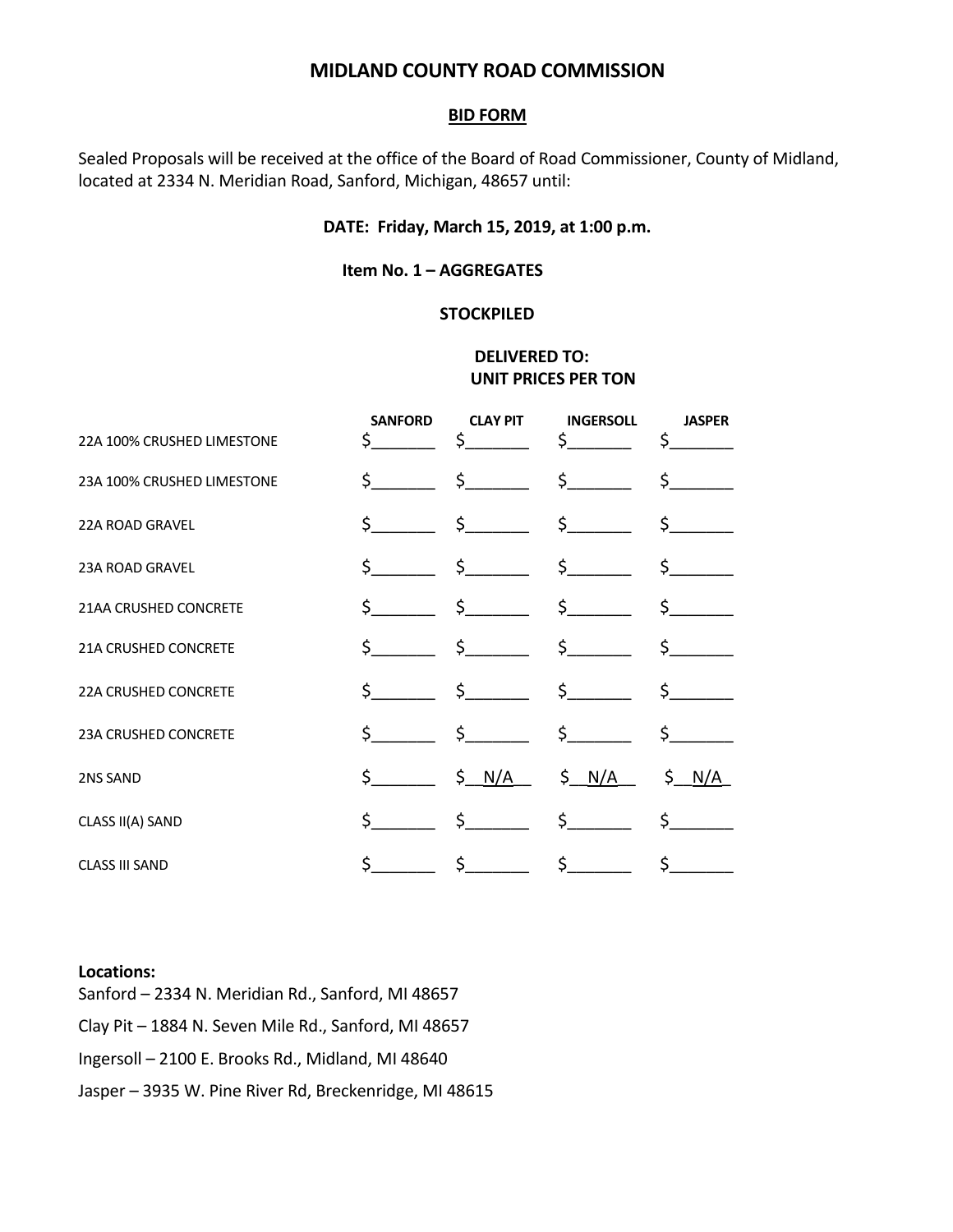| <b>MATERIALS DELIVERED</b> | <b>22A CRUSHED</b><br><b>LIMESTONE</b>         | <b>23A CRUSHED</b><br><b>LIMESTONE</b> | <b>22A ROAD</b><br><b>GRAVEL</b> | 23A ROAD<br><b>GRAVEL</b> |
|----------------------------|------------------------------------------------|----------------------------------------|----------------------------------|---------------------------|
| <b>ON ROAD IN</b>          |                                                |                                        |                                  |                           |
| Northwest Quadrant         | $\mathsf{S}$ . The set of $\mathsf{S}$         | $/TON$ \$ $/TON$                       | $\zeta$ /TON                     | \$   /TON                 |
| Northeast Quadrant         | \$<br>/TON                                     | $\zeta$ /TON                           | $\sin \theta$ /TON               | \$   /TON                 |
| Southwest Quadrant         | $\mathsf{S}$ . The set of $\mathsf{S}$<br>/TON | $\sin \theta$ /TON                     | $\sin \theta$ /TON               | $\zeta$ /TON              |
| Southeast Quadrant         | \$<br>/TON                                     | /TON<br>\$                             | \$<br>/TON                       | /TON<br>\$.               |

## **Locations:**

Northwest Quadrant – Townships of: Warren, Edenville, Geneva, Jerome

Northeast Quadrant – Townships of: Hope, Mills, Lincoln, Larkin

Southwest Quadrant – Townships of: Greendale, Lee, Jasper, Porter

Southeast Quadrant – Townships of: Homer, Midland, Mt Haley, Ingersoll

Can all material be weighed by approved certified scales? Yes No (Check one)

Type of units available for haul: V Bottom\_\_\_\_ End Dump\_\_\_\_ (Check one or both)

Maximum amount that can be furnished per day. Tons

SPECIAL NOTE TO BIDDER:

All materials shall meet current Mdot Standard Specifications and be delivered at a **moisture content no greater than 6%**. Each delivery shall be accompanied by a corresponding delivery ticket containing the following information: aggregate source, date/time, aggregate series/class, weight of material shipped, suppliers contact information, and truck identifier number.

For materials delivered on road, delivery to all locations must be complete **by September 30th**.

For stockpiled material delivery to MCRC locations, delivery must take place on MCRC business days only with last delivery of the day no later than  $\frac{1}{2}$  hour before closing time. For seasonal business days/hours please call 989-687-9060.

Unit costs on abutting township lines shall be equal to pro-rated cost of the two township prices. Please bear in mind that the Midland County Road Commission may order and require specified quantities of road gravel to be placed in a particular area of the county on a specific date, whereby the successful bidder may be given only a few days notice prior to expected delivery of material. In general road gravel orders are placed May through September and the majority is spread directly on the roads.

Also, availability of V-Bottoms for on road materials will be considered when awarding of bids.